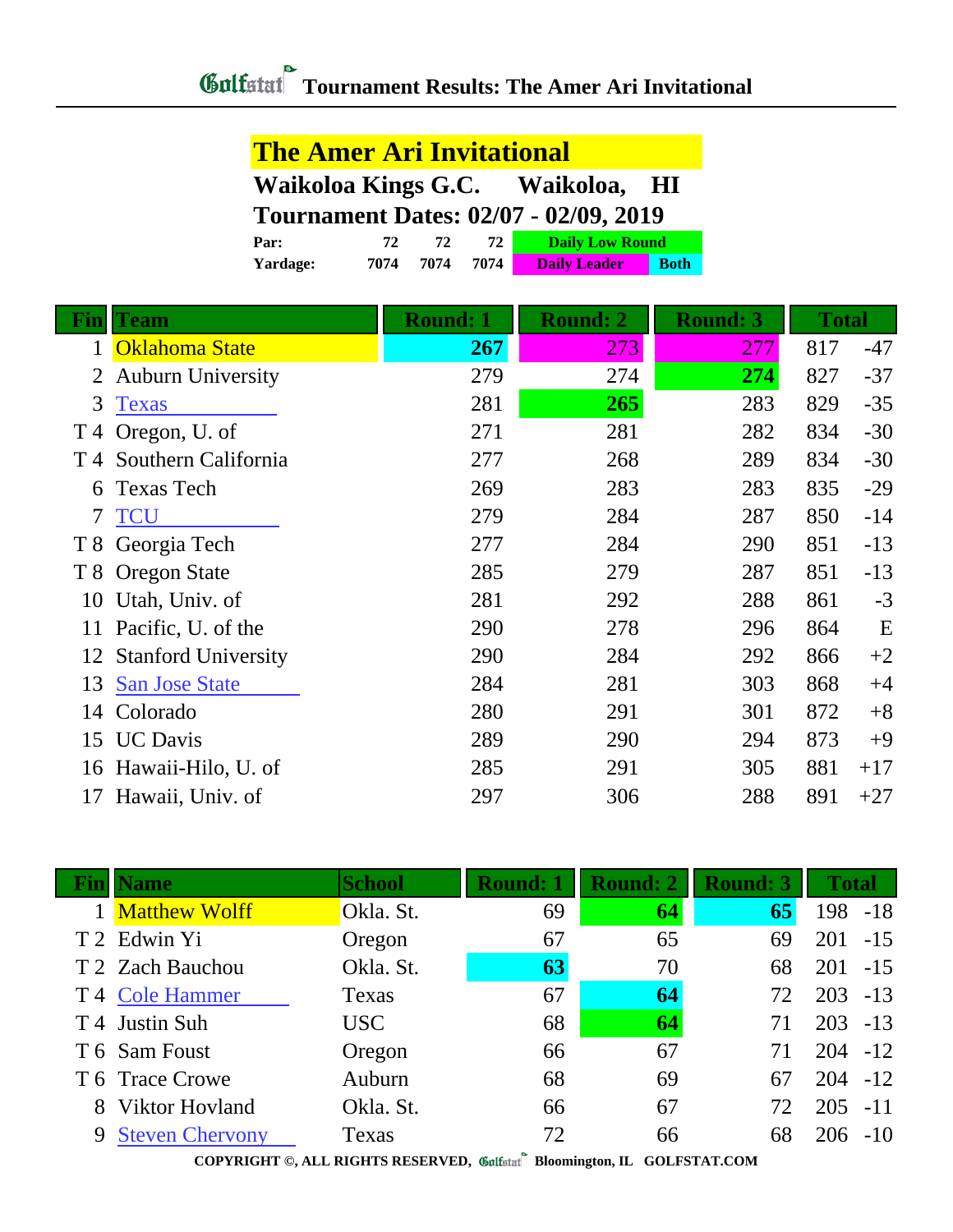| <b>Fin</b> | <b>Name</b>             | <b>School</b>     | <b>Round: 1</b> | <b>Round: 2</b> | <b>Round: 3</b> | <b>Total</b> |      |
|------------|-------------------------|-------------------|-----------------|-----------------|-----------------|--------------|------|
| 10         | Jacob Solomon           | Auburn            | 71              | 67              | 69              | 207          | $-9$ |
| 11         | Jovan Rebula            | Auburn            | 69              | 71              | 68              | 208          | $-8$ |
| T 12       | Issei Tanabe            | <b>USC</b>        | 69              | 68              | 72              | 209          | $-7$ |
| T 12       | Ivan Ramirez            | <b>Texas Tech</b> | 68              | 73              | 68              | 209          | $-7$ |
| T 12       | Jared Kinoshita         | Haw.-Hilo         | 66              | 73              | 70              | 209          | $-7$ |
|            | T 12 Kyle Suppa         | <b>USC</b>        | 71              | 65              | 73              | 209          | $-7$ |
|            | T 12 Parker Coody       | Texas             | 71              | 68              | 70              | 209          | $-7$ |
|            | T 12 Ryan Gronlund      | Oregon            | 65              | 75              | 69              | 209          | $-7$ |
| T 18       | <b>Adam Blomme</b>      | <b>Texas Tech</b> | 68              | 70              | 72              | 210          | $-6$ |
| T 18       | <b>Austin Fox</b>       | Pacific           | 70              | 67              | 73              | 210          | $-6$ |
|            | T 18 Graysen Huff       | Auburn            | 71              | 69              | 70              | 210          | $-6$ |
|            | T 18 Luke Schniederjans | <b>GA</b> Tech    | 70              | 69              | 71              | 210          | $-6$ |
|            | T 22 Henry Shimp        | Stanford          | 71              | 68              | 72              | 211          | $-5$ |
|            | T 22 Kyler Dunkle       | Utah              | 68              | 72              | 71              | 211          | $-5$ |
|            | T 24 Andy Ogletree      | GA Tech           | 67              | 71              | 74              | 212          | $-4$ |
| T 24       | <b>Justin Gums</b>      | <b>TCU</b>        | 72              | 70              | 70              | 212          | $-4$ |
|            | T 24 Kyle Hogan         | <b>Texas Tech</b> | 66              | 72              | 74              | 212          | $-4$ |
|            | T 24 Sean Kato          | Oregon St.        | 71              | 70              | 71              | 212          | $-4$ |
|            | T 24 Spencer Tibbits    | Oregon St.        | 73              | 68              | 71              | 212          | $-4$ |
| T 29       | <b>Austin Eckroat</b>   | Okla. St.         | 69              | 72              | 72              | 213          | $-3$ |
| T 29       | <b>Brandon Wu</b>       | Stanford          | 73              | 71              | 69              | 213          | $-3$ |
| T 29       | <b>Connor Howe</b>      | GA Tech           | 72              | 70              | 71              | 213          | $-3$ |
| T 29       | <b>Hayden Springer</b>  | <b>TCU</b>        | 70              | 71              | 72              | 213          | $-3$ |
|            | T 29 Noah Norton        | GA Tech           | 68              | 73              | 72              | 213          | $-3$ |
|            | T 29 Sandy Scott        | <b>Texas Tech</b> | 67              | 74              | 72              | 213          | $-3$ |
|            | T 29 Trevor Olkowski    | Colorado          | 68              | 74              | 71              | 213          | $-3$ |
|            | T 36 Casey Scott        | Pacific           | 74              | 67              | 73              | 214          | $-2$ |
|            | T 36 Kaito Onishi       | <b>USC</b>        | 69              | 72              | 73              | 214          | $-2$ |
|            | T 36 Kyosuke Hara       | Oregon St.        | 72              | 70              | 72              | 214          | $-2$ |
|            | T 36 Mitchell Schow     | Utah              | 69              | 72              | 73              | 214          | $-2$ |
|            | T 36 Sean Yu            | <b>SJSU</b>       | 71              | 67              | 76              | 214          | $-2$ |
| T 41       | <b>Bryce Wortman</b>    | <b>SJSU</b>       | 70              | 70              | 75              | 215          | $-1$ |
| T 41       | <b>David Ravetto</b>    | <b>TCU</b>        | 69              | 74              | 72              | 215          | $-1$ |
|            | T 41 Pierre Mazier      | <b>TCU</b>        | 75              | 72              | 68              | 215          | $-1$ |
|            | T 41 Spencer Soosman    | Texas             | 71              | 67              | 77              | 215          | $-1$ |

## **Gulfatat** Tournament Results: The Amer Ari Invitational

**COPYRIGHT ©, ALL RIGHTS RESERVED, Bloomington, IL GOLFSTAT.COM**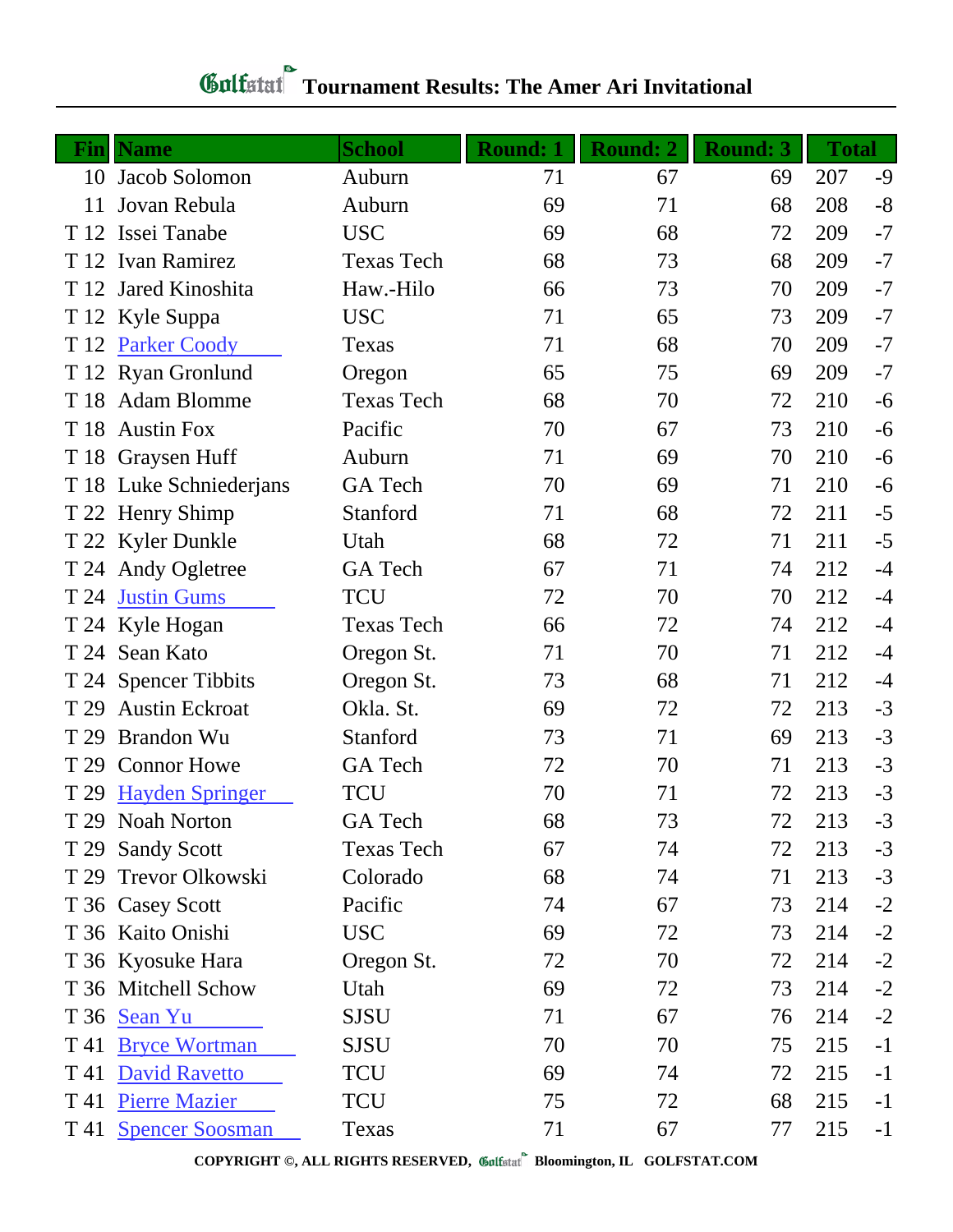| <b>Fin</b> | <b>Name</b>              | <b>School</b>     | <b>Round: 1</b> | <b>Round: 2</b> | <b>Round: 3</b> | <b>Total</b> |      |
|------------|--------------------------|-------------------|-----------------|-----------------|-----------------|--------------|------|
| T 41       | <b>Tanner Hughes</b>     | <b>UC</b> Davis   | 72              | 72              | 71              | 215          | $-1$ |
| T 41       | <b>Tyler Burnes</b>      | Pacific           | 71              | 67              | 77              | 215          | $-1$ |
| T 47       | Alejandro Aguilera       | <b>TCU</b>        | 70              | 71              | 75              | 216          | E    |
| T 47       | Daniel O'Loughlin        | Colorado          | 68              | 75              | 73              | 216          | E    |
| T 47       | <b>Stefano Mazzoli</b>   | <b>TCU</b>        | 70              | 70              | 76              | 216          | E    |
| T 47       | <b>Thomas Hutchison</b>  | <b>UC</b> Davis   | 70              | 72              | 74              | 216          | E    |
| T 47       | <b>Trevor Yu</b>         | Oregon St.        | 69              | 71              | 76              | 216          | E    |
|            | T 52 Brandon Mancheno    | Auburn            | 73              | 69              | 75              | 217          | $+1$ |
|            | T 52 Ferdinand Muller    | Okla. St.         | 69              | 76              | 72              | 217          | $+1$ |
|            | T 52 Jesse Bratz         | <b>UC</b> Davis   | 73              | 71              | 73              | 217          | $+1$ |
|            | T 52 Tyler Strafaci      | GA Tech           | 72              | 72              | 73              | 217          | $+1$ |
|            | T 56 Blake Tomlinson     | Utah              | 70              | 74              | 74              | 218          | $+2$ |
|            | T 56 Cameron Kaneko      | Hawaii            | 74              | 76              | 68              | 218          | $+2$ |
|            | T 56 Jansen Smith        | <b>Texas Tech</b> | 79              | 68              | 71              | 218          | $+2$ |
|            | T 56 Kevin Geniza        | Oregon            | 75              | 69              | 74              | 218          | $+2$ |
| T 56       | <b>Kevin Velo</b>        | <b>SJSU</b>       | 70              | 72              | 76              | 218          | $+2$ |
| T 56       | Kristoffer Max           | Colorado          | 70              | 71              | 77              | 218          | $+2$ |
| T 56       | <b>Tristan Mandur</b>    | Utah              | 74              | 74              | 70              | 218          | $+2$ |
| T 63       | <b>Christoffer Bring</b> | Texas             | 75              | 71              | 73              | 219          | $+3$ |
| T 63       | Hayden Wood              | Okla. St.         | 73              | 74              | 72              | 219          | $+3$ |
| T 63       | <b>James Clark</b>       | <b>GA</b> Tech    | 72              | 72              | 75              | 219          | $+3$ |
|            | T 63 Ryan Knop           | Auburn            | 69              | 72              | 78              | 219          | $+3$ |
|            | T 63 Sam Kim             | <b>USC</b>        | 76              | 69              | 74              | 219          | $+3$ |
|            | T 63 Shawn Lu            | Oregon St.        | 74              | 72              | 73              | 219          | $+3$ |
|            | T 69 Donald Kay          | Oregon            | 73              | 74              | 73              | 220          | $+4$ |
|            | T 69 Freddie Lee         | Stanford          | 72              | 76              | 72              | 220          | $+4$ |
| 71         | <b>Warren Miller</b>     | Haw.-Hilo         | 74              | 73              | 74              | 221          | $+5$ |
|            | T 72 Nate Menon          | Stanford          | 73              | 71              | 78              | 222          | $+6$ |
|            | T 72 Nolan Thoroughgood  | Oregon St.        | 67              | 76              | 79              | 222          | $+6$ |
| T 72       | <b>Parker Sisk</b>       | <b>SJSU</b>       | 75              | 75              | 72              | 222          | $+6$ |
| T 72       | <b>Thomas Allkins</b>    | <b>Texas Tech</b> | 70              | 76              | 76              | 222          | $+6$ |
| T 72       | <b>Trevor Hirata</b>     | Hawaii            | 71              | 79              | 72              | 222          | $+6$ |
|            | T 77 Axel Einarsson      | Utah              | 73              | 72              | 78              | 223          | $+7$ |
|            | T 77 Christopher Meyers  | Stanford          | 73              | 76              | 74              | 223          | $+7$ |
|            | T 77 Justin Arcano       | Hawaii            | 78              | 75              | 70              | 223          | $+7$ |

## **Gulfatat** Tournament Results: The Amer Ari Invitational

**COPYRIGHT ©, ALL RIGHTS RESERVED, Bloomington, IL GOLFSTAT.COM**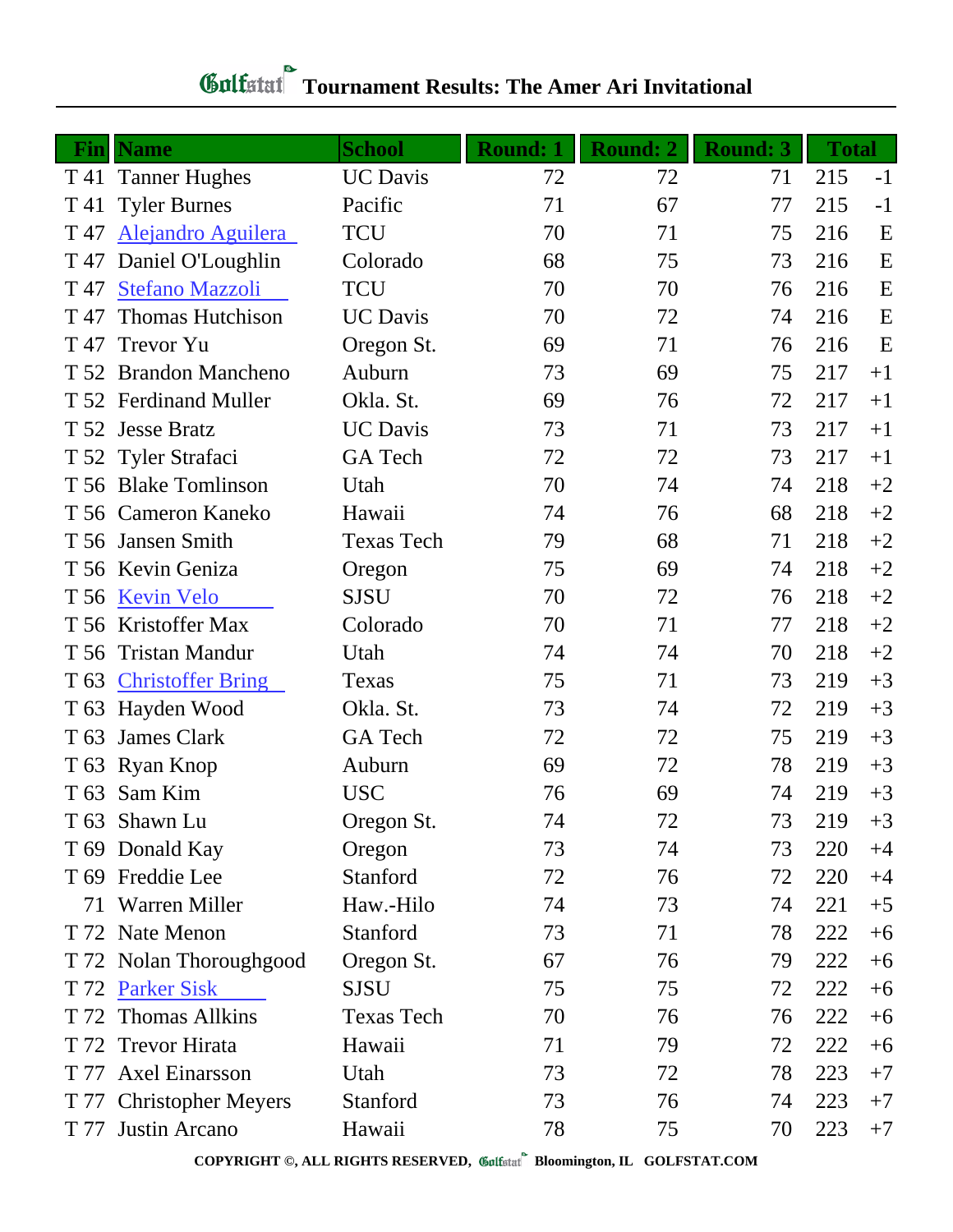| Fin  | <b>Name</b>           | <b>School</b>   | <b>Round: 1</b> | <b>Round: 2</b> | <b>Round: 3</b> | <b>Total</b> |
|------|-----------------------|-----------------|-----------------|-----------------|-----------------|--------------|
| T 77 | <b>Taylor Patrick</b> | Haw.-Hilo       | 71              | 72              | 80              | 223<br>$+7$  |
| 81   | Isaiah Salinda        | Stanford        | 73              | 74              | 77              | 224<br>$+8$  |
| T 82 | <b>Charlie Reiter</b> | <b>USC</b>      | 72              | 71              | 82              | 225<br>$+9$  |
| T 82 | Jakkapat Horsangchai  | Pacific         | 75              | 77              | 73              | 225<br>$+9$  |
| T 82 | <b>Matthew Heitel</b> | <b>SJSU</b>     | 77              | 72              | 76              | 225<br>$+9$  |
|      | T 82 Ross Macdonald   | Colorado        | 74              | 71              | 80              | 225<br>$+9$  |
| T 86 | <b>Ben Campbell</b>   | <b>SJSU</b>     | 73              | 75              | 78              | $226 + 10$   |
|      | T 86 Justin Ngan      | Hawaii          | 74              | 77              | 75              | $226 + 10$   |
|      | T 86 Ryan Han         | <b>UC</b> Davis | 74              | 75              | 77              | $226 + 10$   |
| T 89 | <b>John Paterson</b>  | Colorado        | 72              | 75              | 80              | 227<br>$+11$ |
| T 89 | Jordan Costello       | Utah            | 75              | 74              | 78              | 227<br>$+11$ |
| T 91 | Cole Yoshida          | Hawaii          | 74              | 78              | 76              | $228 + 12$   |
|      | T 91 Nickolaus Nelson | Hawaii          | 75              | 78              | 75              | $228 + 12$   |
| 93   | Daniel Kim            | <b>UC</b> Davis | 78              | 75              | 76              | $229 + 13$   |
| T 94 | <b>Andrew Otani</b>   | Haw.-Hilo       | 74              | 77              | 81              | $232 + 16$   |
| T 94 | <b>Evan Merrier</b>   | Haw.-Hilo       | 75              | 73              | 84              | $232 + 16$   |
|      | 96 Bryden Salvador    | Hawaii          | 83              | 73              | 79              | $235 + 19$   |
| 97   | Andre Leveque         | Colorado        | 75              | 77              | 84              | $236 + 20$   |
| T 98 | Craig Ronne           | Oregon          | 79              | 79              | 79              | $237 + 21$   |
|      | T 98 Daniel Pena      | Pacific         | 76              | 78              | 83              | $237 + 21$   |
| 100  | Adam Chiya            | Haw.-Hilo       | 84              | 78              | 80              | $242 + 26$   |
| 101  | <b>Colton Servis</b>  | Haw.-Hilo       | 79              | 82              | 85              | $246 + 30$   |
|      | 102 Noah Lau          | Haw.-Hilo       | 82              | 84              | 81              | 247<br>$+31$ |
|      | 103 Matt Lloyd        | Hawaii          | 84              | 89              | 75              | $248 + 32$   |
|      | 104 AJ Teraoka        | Hawaii          | 89              | 81              | 81              | $251 + 35$   |

## **Tournament Results: The Amer Ari Invitational**

|                         |          | Round: 1 Round: 2 Round: 3 |                      |    |  |  |
|-------------------------|----------|----------------------------|----------------------|----|--|--|
| <b>TEAM STATISTICS:</b> |          |                            |                      |    |  |  |
| <b>Average Score:</b>   | 281.24   |                            | 282.59 289.35 284.39 |    |  |  |
| Rounds Below Par:       | 13       | 12                         |                      | 32 |  |  |
| Rounds Even Par:        | $\theta$ | $\mathbf{0}$               |                      |    |  |  |
| Rounds Above Par:       |          |                            |                      |    |  |  |